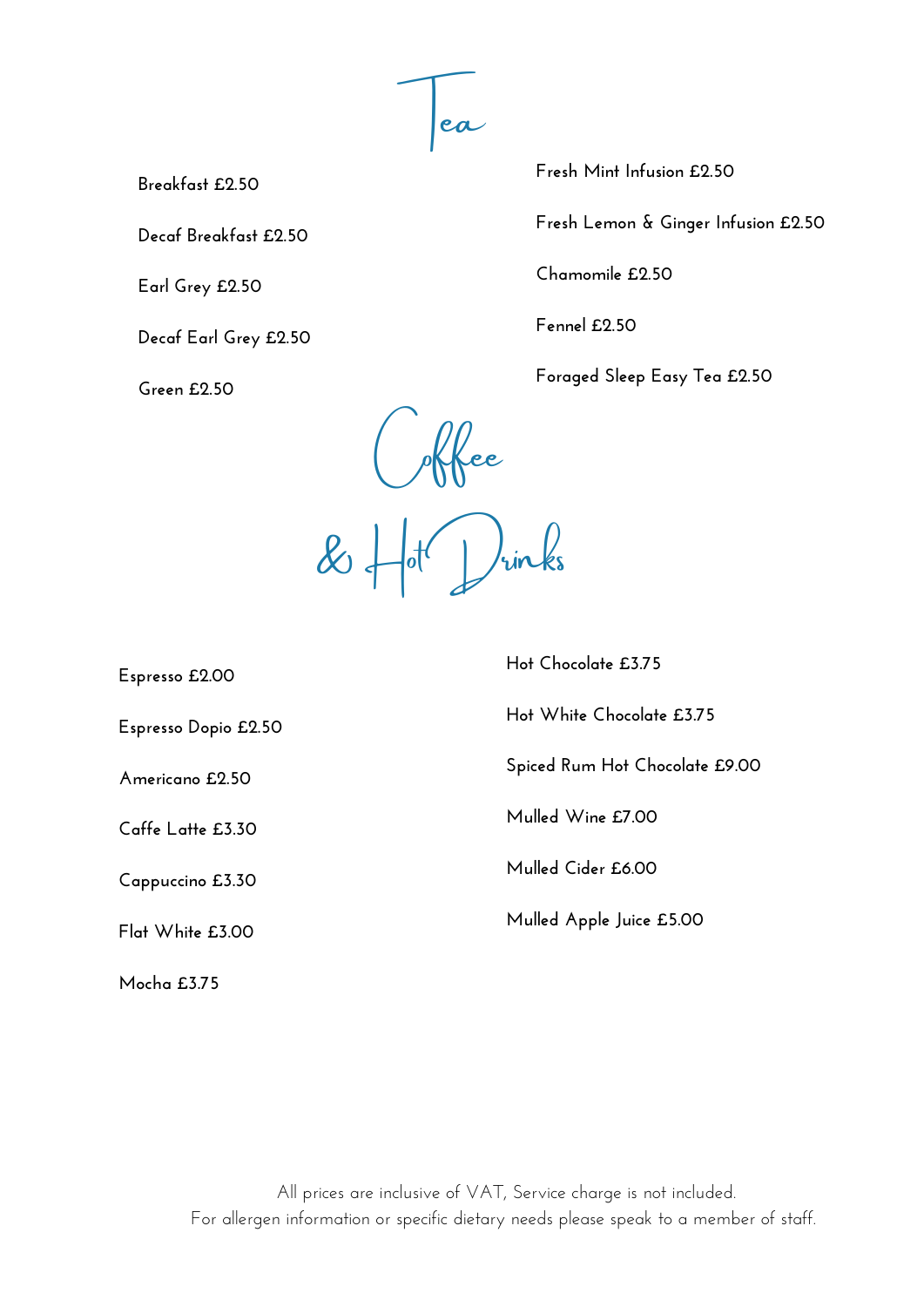pcktails

**House Martini £10.00** *Gin, Vermouth & Pickle Brine* **Espresso Martini £12.00** *Vodka, Espresso & Vanilla Syrup* **Elderflower Spritz £9.50** *Prosecco, Elderflower Liquor & Mint* **Mojito £9.00** *Rum, Mint & Lime* **Negroni £12.00** *Gin, Vermouth & Campari* **Aperol Spritz £8.50** *Prosecco, Aperol & Soda* **Bloody Mary £10.00** *Vodka, Tomato & Tom's Spice Mix* **Mulled Fashioned £11.00** *Bourbon, Spiced Syrup, Bitters* **Cherry Bakewell Sour £12.00** *Amaretto, Vodka, Cherry, Lemon Juice & Egg White*

**Hedgerow Sour £12.00** *Blackberry Gin, Damson Gin, Thyme Oil, Lemon Juice & Egg White* **Long Orange Negroni £12.00** *Gin, Vermouth, Campari & Orange* **Kir Royale £15.00** *Castlewood, Creme de Casis* **Sgroppino £11.00** *Prosecco, Vodka, & Lemon Sorbet* **Dark and Stormy £12.00** *Spiced Rum, Ginger Beer & Lime* **Old Fashioned £10.00** *Bourbon, Brown Sugar & Bitters* **Margarita £10.00** *Tequila, Triple Sec & Lime* **Manhattan £11.00** *Woodford Reserve Cocchi Torino & Angostura Bitters*

Non Alcoholic

**Bright & Breezy £5.00** *ginger beer, lime, brown sugar*

**St Clements £5.00** *orange juice, lemonade* **Lime & Soda £4.00** Tom's lime cordial & soda water

**Spiced Tomato Juice £5.00** *tomato juice & Tom's spice mix*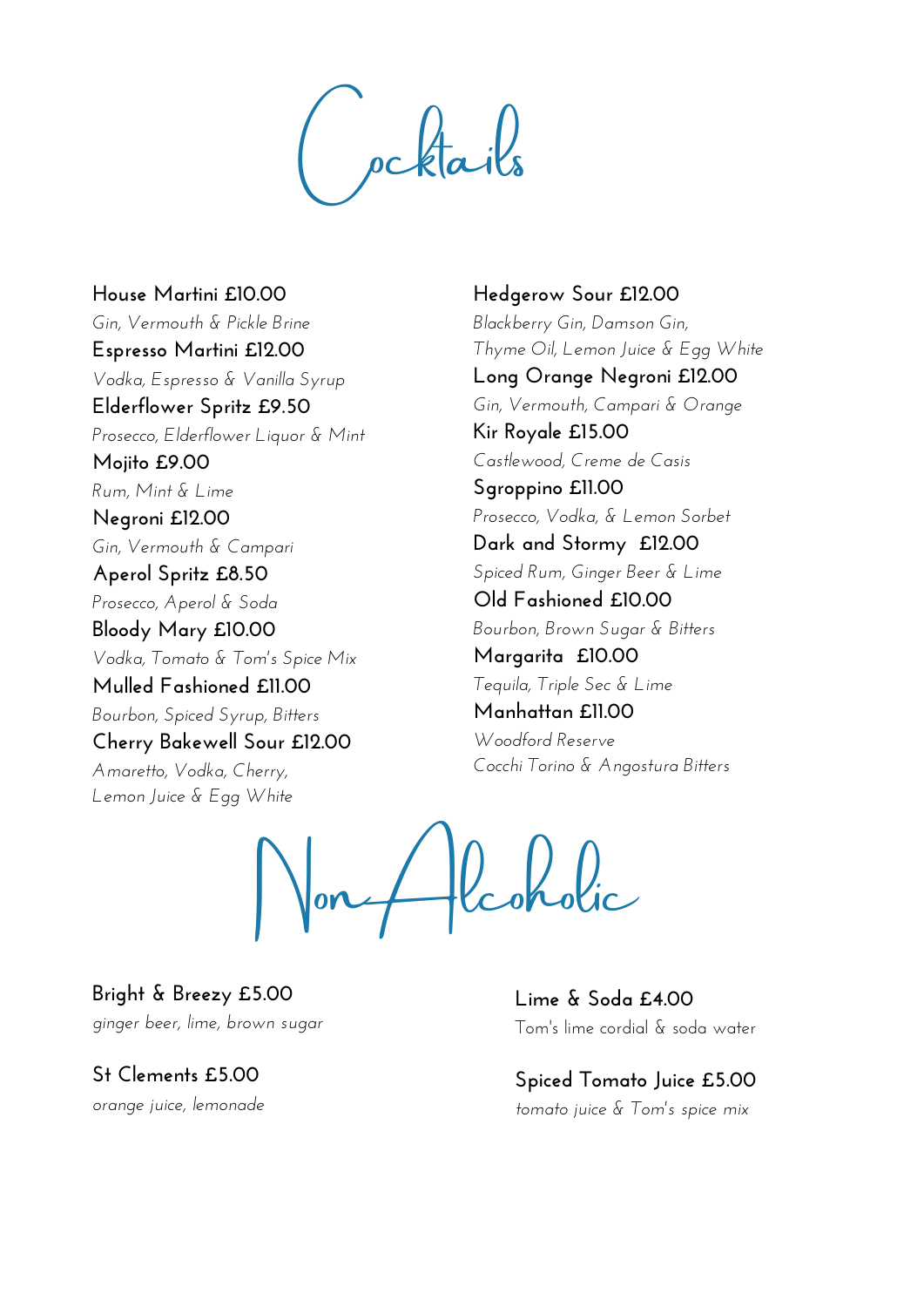| White                                                  | 125ml    | 175ml    | <b>Bottle</b> |
|--------------------------------------------------------|----------|----------|---------------|
| Pecorino Contessa, Abruzzo, Italy                      | £4.10    | £6.50    | £26.00        |
| Rolleston Vale Chardonnay, NSW, Australia              | £4.50    | £6.75    | £27.00        |
| Letargo Rioja Blanco, Bodegas Mateos, Rioja, Spain     | $\prime$ | $\prime$ | £28.00        |
| Hen Pecked, Picpoul de Pinet, Languedoc, France        | £5.10    | £7.50    | £32.00        |
| Allan Scott, Sauvignon Blanc, Marlborough, New Zealand | £6.75    | £9.75    | £39.00        |
| Jeremy Villemaine, Sauvignon Blanc, Loire, France      | 7        | $\prime$ | £40.00        |
| Zephyr, Pinot Gris, Marlborough, New Zealand           | $\prime$ | $\prime$ | £46.00        |
| Chablis, Chaude Écuelle Chablis, France                | $\prime$ | 7        | £51.00        |
| Albariño Noelia Bebelia, Galicia, Spain                |          | 7        | £55.00        |
| Rose                                                   |          |          |               |
| La Serenite Cuvee L'Ame, Provence, France              | £4.10    | £6.50    | £26.00        |
| Rosapasso Biscardo, Pinot Nero, Veneto, Italy          | T        | 7        | £35.00        |
| Commandeurs de Peyrassol, Provence, France             | £7.50    | £11.50   | £44.00        |
| Lyme Bay Winery Pinot Noir Rosé, Devon                 | T        | 7        | £48.00        |
| Red                                                    |          |          |               |
| Les Roulants Carignan Merlot, Foncalieu, France        | £4.50    | £6.50    | £27.00        |
| Letargo Crianaza, Rioja, Spain                         | £5.25    | £8.00    | £30.00        |
| Château Le Roc, Bordeaux France                        | $\prime$ | $\prime$ | £35.00        |
| Triuno Organic Malbec, Mendoza, Argentina              | £6.00    | £8.80    | £37.00        |
| Nebbiolo d'Alba Bosschi dei Signori, Piedmont, Italy   | $\prime$ | $\prime$ | £45.00        |
| Bourgogne Pinot Noir, Henri Pion Bourgogne France      |          |          | £65.00        |
| Gigondas Chateaux de Montmirail France                 |          |          | £70.00        |
| <b>Sparkling</b>                                       |          |          |               |
| Fiori di Campo Organic Prosecco, Veneto, Italy         | $\prime$ | £6.50    | £35.00        |
| Castlewood Brut Reserve, Devon                         | $\prime$ | £15.00   | £65.00        |
| Lyme Bay Winery Brut Rose, Devon                       |          | 7        | £65.00        |
| Taittinger Brut Reserve, Champagne, France             |          | Τ        | £90.00        |
|                                                        | 75ml     | 125ml    | <b>Bottle</b> |
| <b>Dessert</b>                                         | £7.50    |          |               |
| Hidalgo Pedro Ximénez,                                 |          | $\prime$ |               |
| Sauternes Classique Ginestet, Bordeaux, France         | T        | £11.00   | £40.00        |

All prices are inclusive of VAT, Service charge is not included. For allergen information or specific dietary needs please speak to a member of staff.